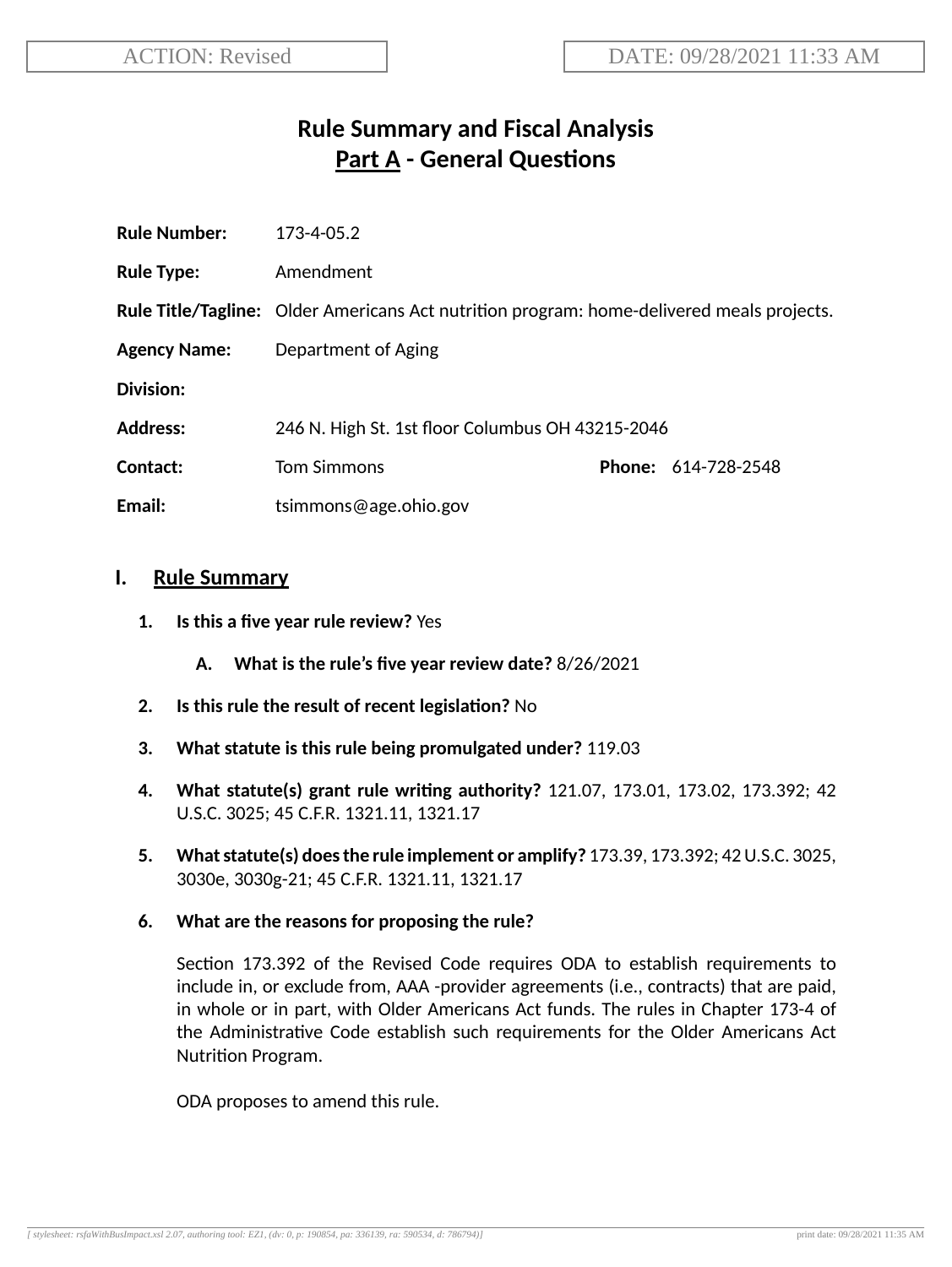## **7. Summarize the rule's content, and if this is an amended rule, also summarize the rule's changes.**

Rule 173-4-05.2 of the Administrative Code establishes requirements applying only to AAA-provider agreements for home-delivered meals projects.

On June 11, 2020, Governor DeWine issued executive order 2020 23D which authorized ODA to adopt emergency amendments to these rules. The emergency amendments gave providers flexibility to conduct certain responsibilities by telephone, video conference, or in person. On December 31, 2020, ODA adopted amendments to this rule that gave providers flexibility to do the same during a state of emergency declared by the governor. On June 18, 2021, Governor DeWine declared an end to the state of emergency, but also issued executive order 2021-09D to authorize ODA to adopt emergency rule 173-1-04 of the Administrative Code, which declares that providers have the same flexibility until the end of the federal public health emergency. ODA proposes to give providers these flexibilities until the end of federal public health emergency or on an ongoing basis, whether a state or federal emergency exists or does not exist.

ODA also proposes to make a non-substantive amendment to this rule.

- **8. Does the rule incorporate material by reference?** No
- **9. If the rule incorporates material by reference and the agency claims the material is exempt pursuant to R.C. 121.75, please explain the basisfor the exempon and how an individual can find the referenced material.**

# *Not Applicable*

# **10. If revising or re-filing the rule, please indicate the changes made in the revised or refiled version of the rule.**

ODA made a revised filing of this rule to delete paragraph  $(E)(3)$  of this rule, because it is unnecessary since paragraph (E)(1)(d) of this rule allows providers to collect the unique idenfier of the driver instead of that of the consumer or the caregiver at any time (not just during a state of emergency declared by the governor or a federal public health emergency).

# **II. Fiscal Analysis**

**11. Please esmate the increase / decrease in the agency's revenues or expenditures in the current biennium due to this rule.**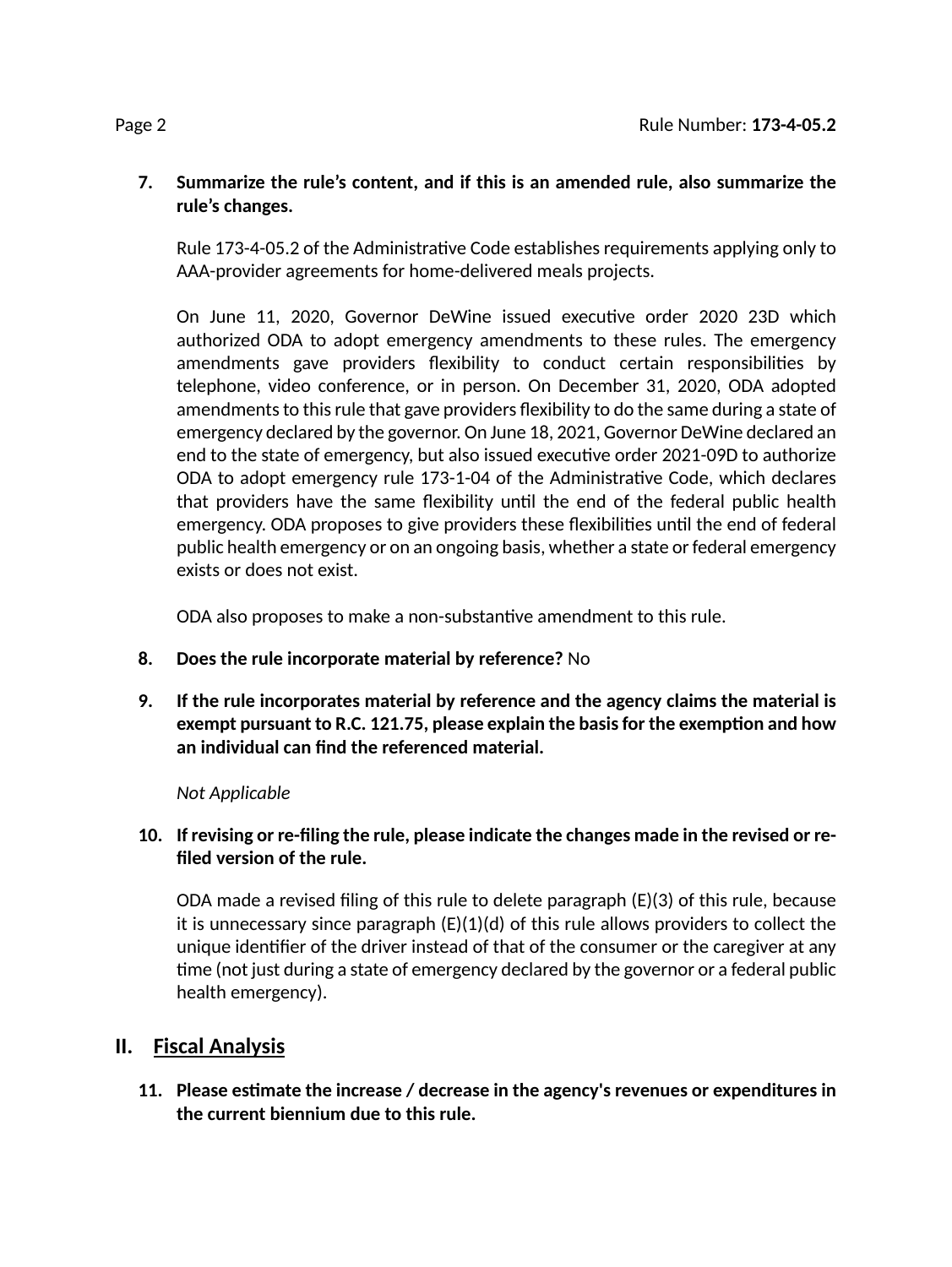This will have no impact on revenues or expenditures.

\$0.00

Adopting ODA's proposed amendments to this rule will have no effect upon the biennial budget that the Ohio General Assembly established for ODA in H.B. 110 (134th G.A.).

## **12.** What are the estimated costs of compliance for all persons and/or organizations **directly affected by the rule?**

Providers establish the rate they are paid when they respond to a request for proposal  $(RFP)$  by submitting their bid to the AAA for how much they will charge per unit (e.g., a meal). The amount an AAA pays a provider is an all-inclusive rate. It's intended to cover all costs incurred in providing the project or service, including administration, training, and reporting. Therefore, the provider's bid includes all costs anticipated in providing the project or service.

If the provider's bid wins, the provider is paid what it bid during the open and free competition for the AAA-provider agreement (cf., 45 C.F.R. 75.329 and rules 173 3 04 and 173 3-05 of the Administrative Code).

- **13. Does the rule increase local government costs? (If yes, you must complete an RSFA Part B).** No
- **14. Doesthe rule regulate environmental protecon? (If yes, you must complete an RSFA Part C).** No
- **15. If the rule imposes a regulaon fee, explain how the fee directly relates to your agency's cost in regulang the individual or business.**

Not Applicable.

# **III.** Common Sense Initiative (CSI) Questions

- **16. Was this rule filed with the Common Sense Iniave Office?** Yes
- **17. Does this rule have an adverse impact on business?** Yes
	- **A. Does this rule require a license, permit, or any other prior authorizaon to engage in or operate a line of business?** No